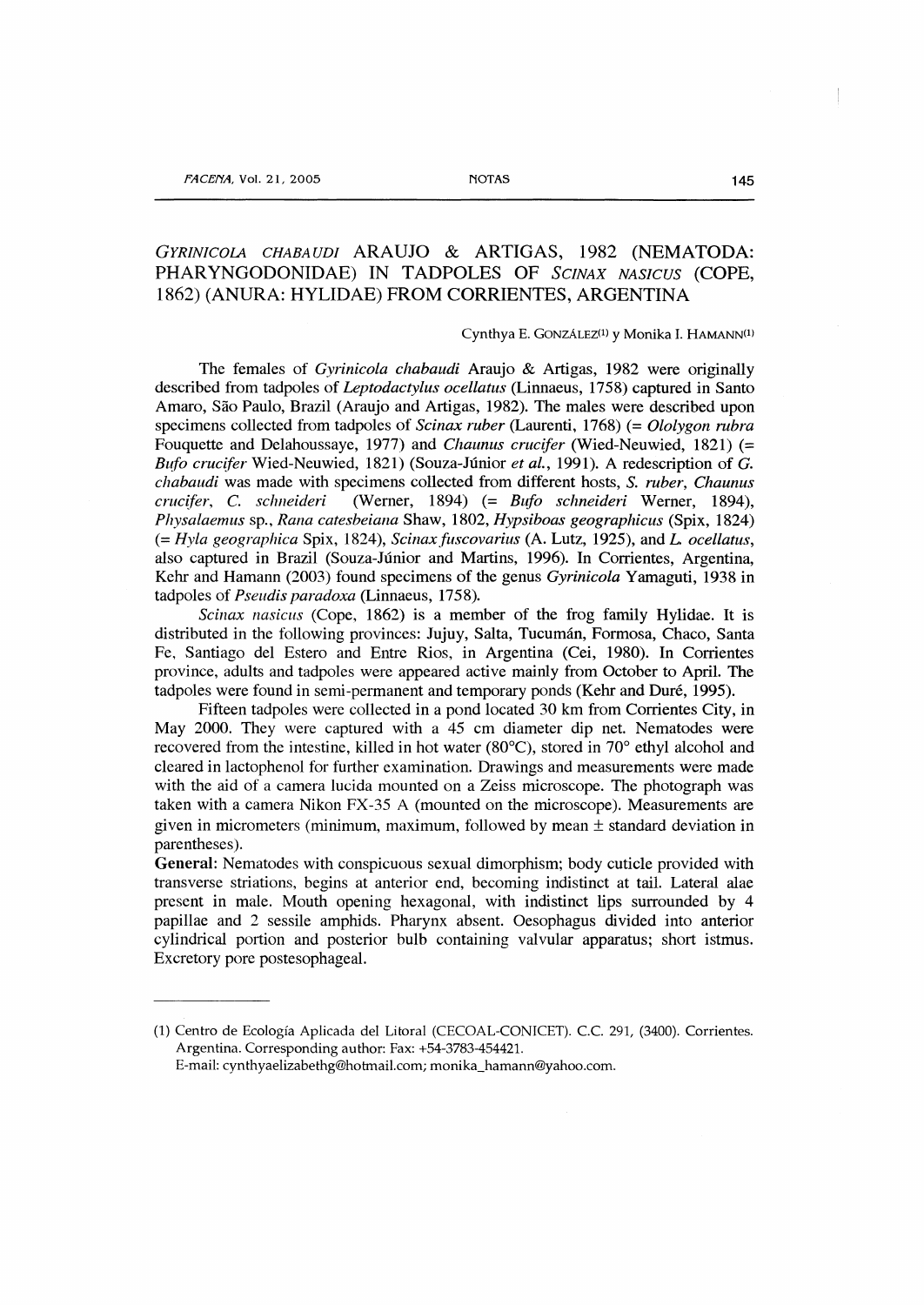Males (n = 5): total length 1200-1380 (1281  $\pm$  64.3) by 84-125 (95.8  $\pm$  17.1) maximum width. Cylindrical portion of oesophagus 119.6-190 (143.3  $\pm$  28.5) long by 19.6-30  $(22.8 \pm 4.2)$  wide. Bulb 39.1-60  $(47.4 \pm 7.6)$  long by 41.4-68  $(49.0 \pm 10.9)$  wide. Excretory pore and nerve ring  $252-330$  ( $286 \pm 39.9$ ) and  $105.8-160$  ( $129.0 \pm 20.7$ ) from anterior end, respectively. Narrow lateral alae beginning at middle level of oesophagus and extending just anteriorly to cloaca. Cloaca situated in a conic prominence with 3 pairs of papillae: 1 pair precloacal, 1 pair postcloacal and a third pair ventrally located in a short tail (Fig. 1). Distance from cloaca to end of the tail  $92-130$  (106.5  $\pm$  16.2). Single spicule; length of spicule:  $29.9-50$  (37.6  $\pm$  7.6). Gubernaculum absent.

Females (n = 9): total length 1875-5770 (4205  $\pm$  1179.4) by 255-520 (386.6  $\pm$  88.1) maximum width. Cylindrical portion of oesophagus 348-550 (410.4  $\pm$  62.7) long by 34.5-54 (46.0  $\pm$  6.1) wide. Bulb 92-140 (111.1  $\pm$  17.8) long by 98.9-160 (127.8  $\pm$  20.0) wide. Excretory pore and nerve ring 450-1200 (935.5  $\pm$  220.4) and 138-180 (151.0  $\pm$ 12.4) from anterior end. Lateral alae absent. Distance of the vulva from anterior end 1650-2800 (2030  $\pm$  353.6). Anus 390-700 (576.9  $\pm$  91.3) from posterior extremity. Long and slender tail. Tail length  $315-600$  (494.5  $\pm$  94.2). Didelphic and prodelphic. Eggs assymetrical and triangular in cross-section,  $100-130(109.5 \pm 11.2)$  long by 50.6-82 (58.9  $\pm$  9.9) wide (Fig. 2). Operculum of egg elliptical and subpolar. Operculum 20-30 (24.8  $\pm$  3.9) long by 7-15 (11  $\pm$  2.6) wide.

#### Taxonomic summary

*Host: Scinax nasicus* (Cope, 1862) *Site of infection:* intestine. *Locality:* Corrientes City, Argentina (27º28'S - 58º50'W)

Specimens deposited: Helnúnthological Collection of Centro de Ecología Aplicada del Litoral (2 • CECOAL 01052305-06; 2  $\circ$  CECOAL 01052354-56).

Infections indices *Number of parasites:* 23 *Prevalence:* 66% *Mean Intensity:* 1.53 ± 1.30 *Minimum and maximum:* 1 - 4

Morphological characteristics and dimensions of Argentine specimens of G. *chabaudi* conform closely to previous descriptions (Araujo and Artigas, 1982; Souza-Júnior *et al.,* 1991; Souza-Júnior and Martins, 1996). The presence of two uteri (one dorsal and the other ventral) in female specimen of *G. chabaudi* was clearly seen (Souza-Júnior and Martins, 1996).

The finding of *G. chabaudi* in S. *nasicus* in Argentina increases the geographical distribution of this species in South America.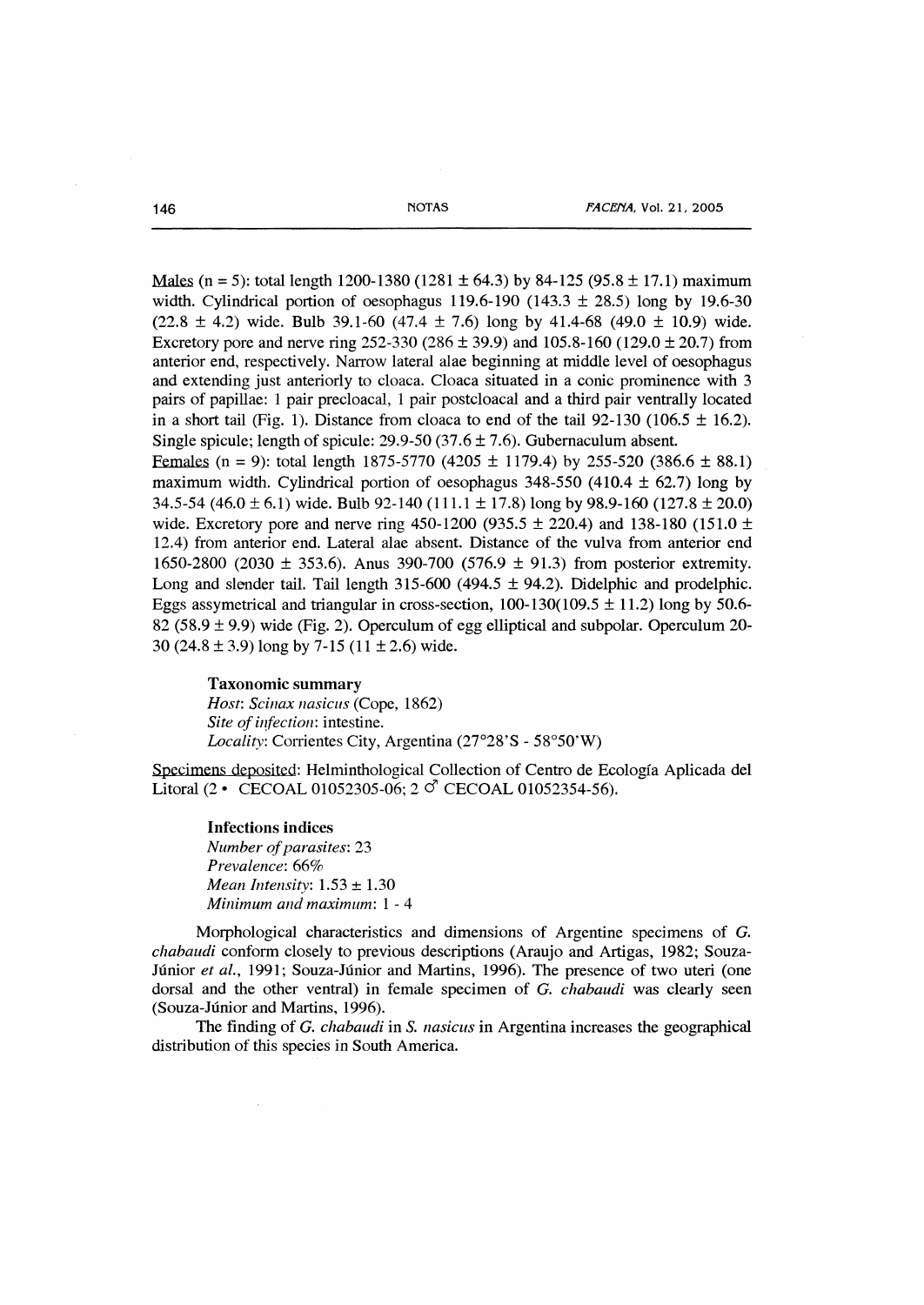

Fig. 1: *Gyrinicola chabaudi* Araujo and Artigas, 1982: posterior end of male. Lateral view.  $Bar = 100 \mu m$ .



**Fig.** 2: *Gyrinicola chabaudi* Araujo and Artigas, 1982: Egg. Bar= 55 µm.

### ACKNOWLEDGMENTS

This work was partially supported by Consejo Nacional de Investigaciones Científicas y Técnicas (CONICET) from Argentina, through grant PIP 2945 to M.I. Hamann.